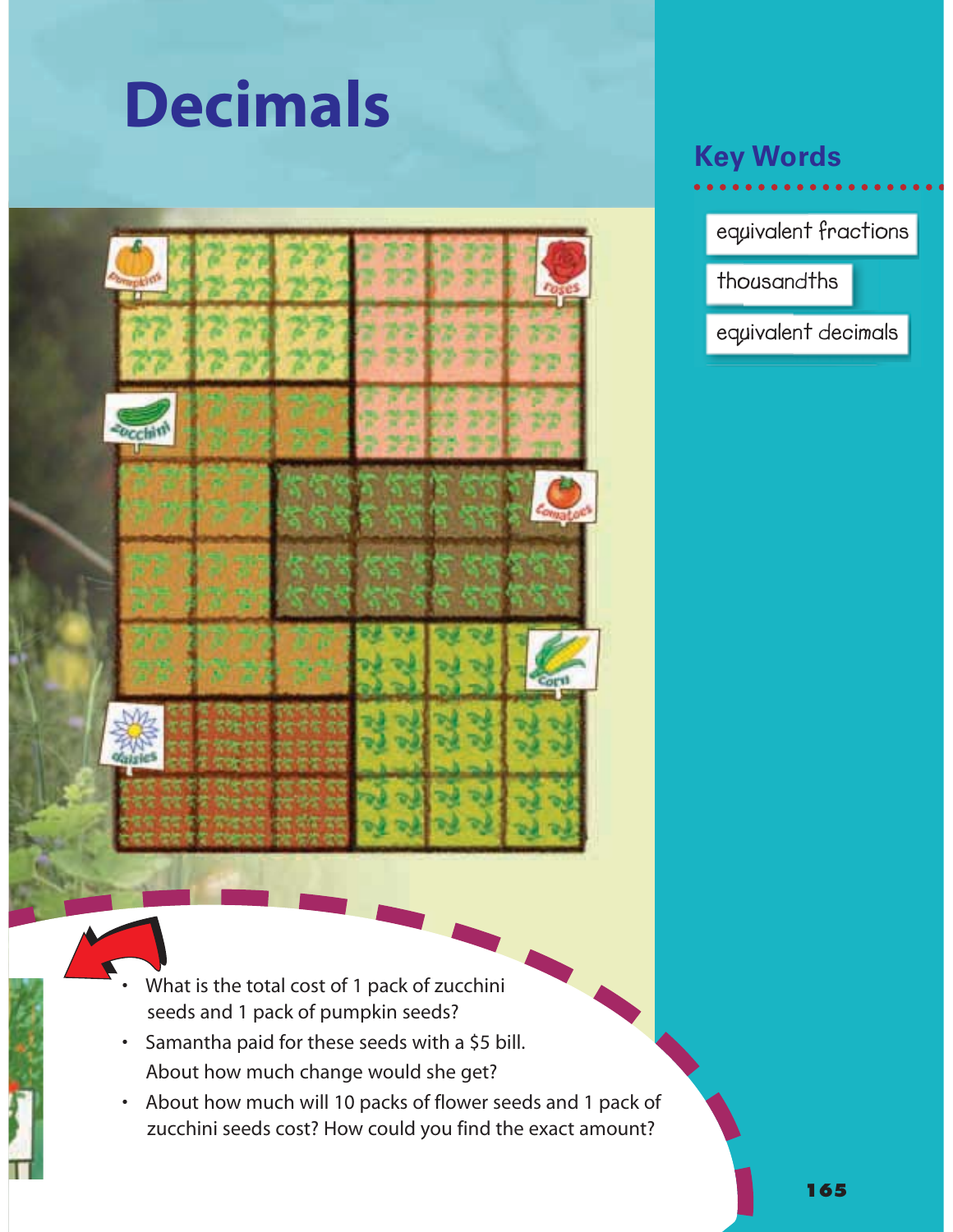

You will need red and yellow Colour Tiles or congruent squares, and 2-cm grid paper.

➤ Outline this rectangle on 2-cm grid paper. Place the tiles on the rectangle so that:

- $\cdot \frac{1}{6}$  $\frac{1}{6}$  of the rectangle is red.
- The rest of the rectangle is yellow. Record your work on the rectangle.
- ➤ How many ways can you describe the fraction of the rectangle that is red? Yellow? Record each way.
- ➤ Find a way to write a fraction that names the same amount as each fraction below. Write to explain what you did.  $\frac{1}{2}$ 3 - $\frac{8}{10}$   $\frac{5}{8}$ 8 - $\frac{6}{12}$

## **Show and Share**

Share your work with another pair of students. Compare the fractions you wrote for each colour. How did you know which fractions to write? Describe any patterns you see in the fractions for each colour.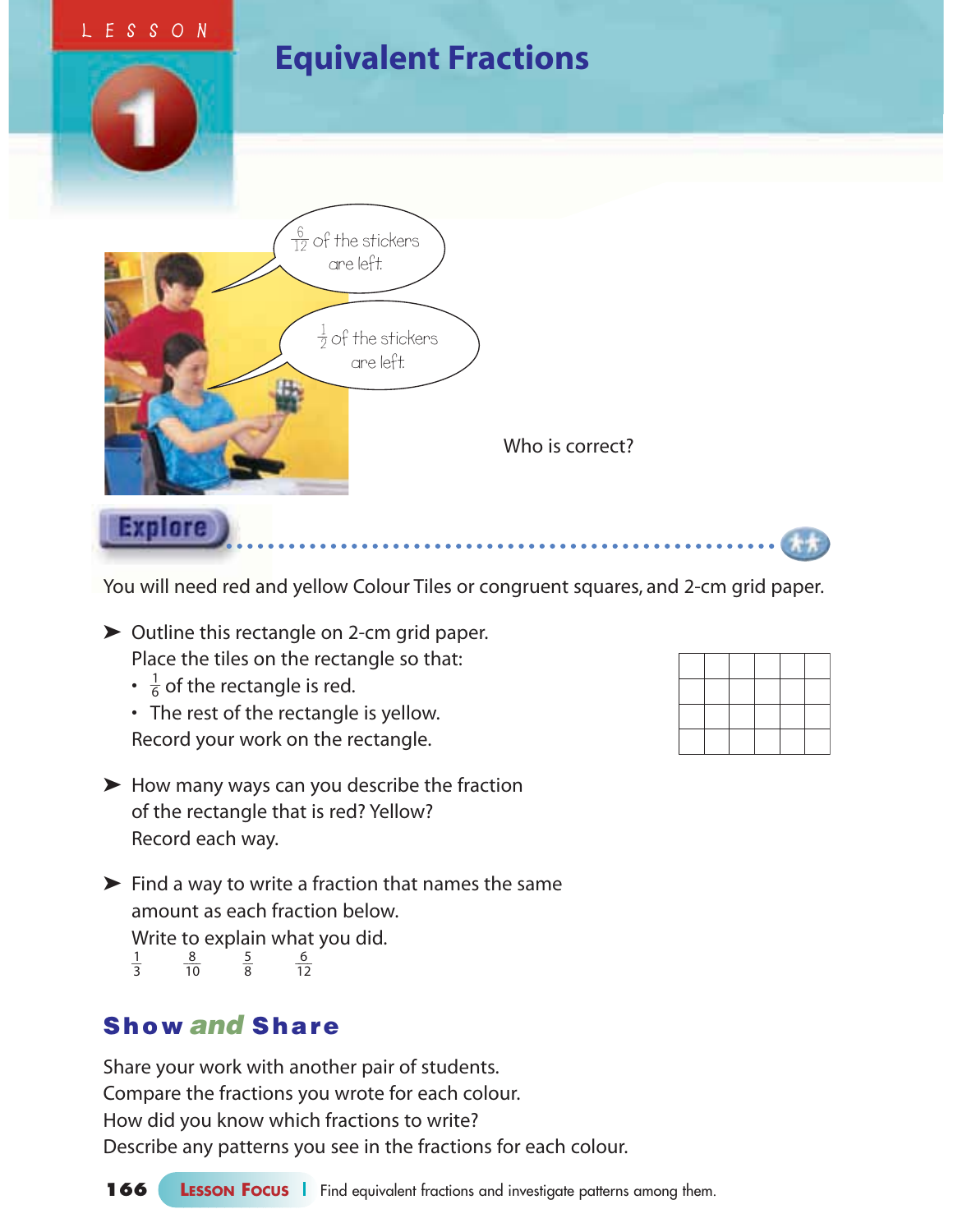This rectangle was made with Colour Tiles.

What fraction of the rectangle is green? How many different fractions can you write to describe the green part?

- ▶ There are 12 tiles. 6 tiles are green. -1 6  $\frac{6}{2}$  of the rectangle is green.
- ➤ There are 6 groups of 2 tiles. 3 groups are green.  $\frac{3}{5}$  $\frac{3}{6}$  of the rectangle is green.
- $\blacktriangleright$  There are 4 groups of 3 tiles. 2 groups are green.  $\frac{2}{4}$  $\frac{2}{4}$  of the rectangle is green.
- ➤ There are 2 groups of 6 tiles. 1 group is green.  $\frac{1}{2}$  $\frac{1}{2}$  of the rectangle is green.

 $\frac{5}{6}$ ,  $\frac{1}{1}$ 6  $\overline{2}$ 

 $\frac{1}{2}$  $\frac{1}{2}$ ,  $\frac{2}{4}$  $\frac{2}{4}$ ,  $\frac{3}{6}$ 

 $\frac{1}{2}$  $\frac{1}{2}$ ,  $\frac{2}{4}$  $\frac{2}{4}$ ,  $\frac{3}{6}$  $\frac{3}{6}$ , and  $\frac{6}{12}$ 6  $\frac{5}{2}$  name the same amount. They are **equivalent fractions**.

► There are patterns in the equivalent fractions.

The numerators are multiples of the least numerator, 1.

The denominators are multiples of the least denominator, 2.









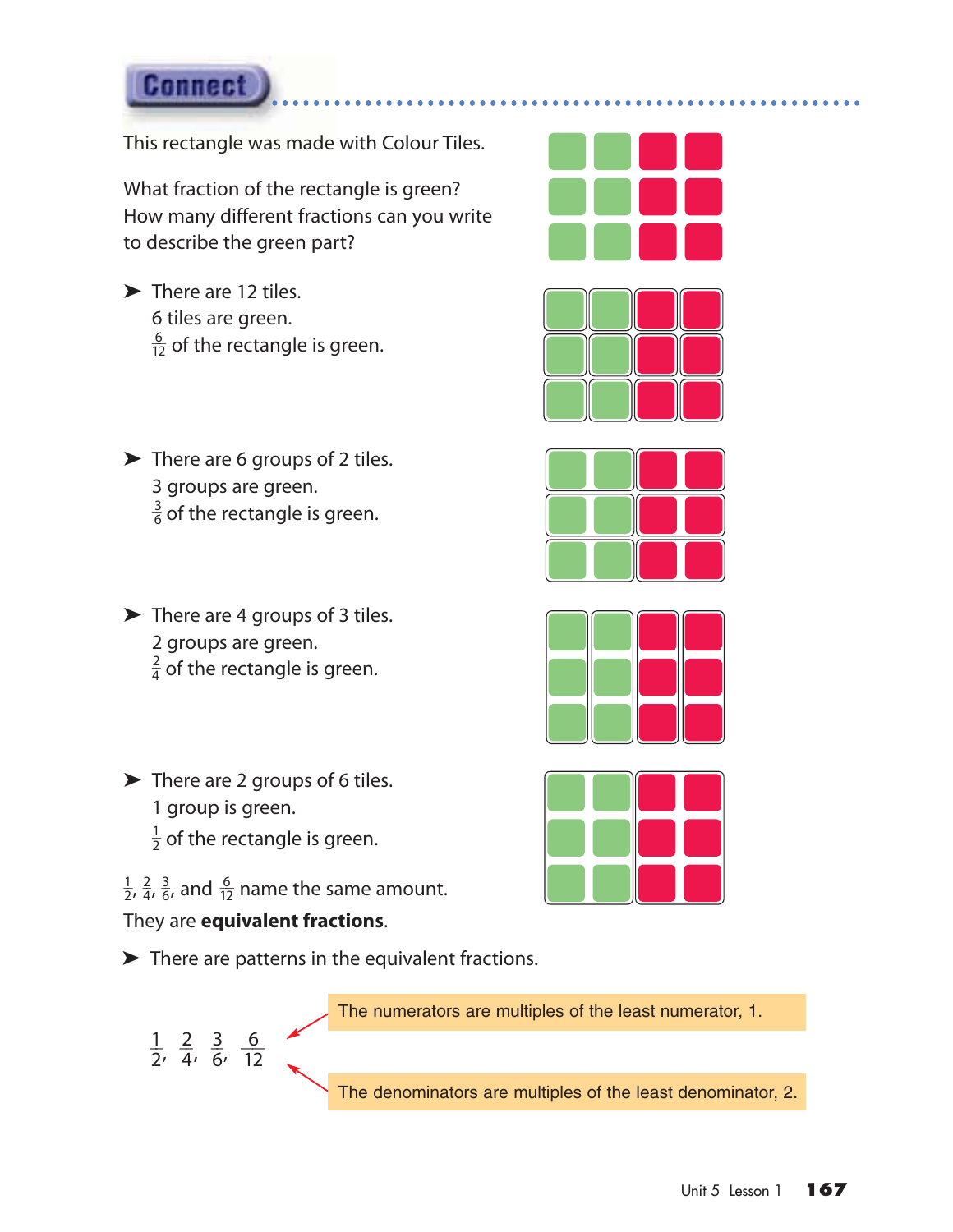➤ We can use a set model to find equivalent fractions.

Look at the fraction of each set that is red.





 $\times$  5

30

6

When you multiply or divide the numerator and the denominator of a fraction by the same number, you do not change the value of the fraction.

The number you multiply or divide by cannot be 0.

So,  $\frac{3}{4}$  $\frac{3}{4}$ ,  $\frac{6}{8}$  $\frac{6}{8}$ , and  $\frac{30}{40}$  $\frac{30}{40}$  are equivalent fractions.



Use Colour Tiles or grid paper when they help.

**1.** What fraction of each rectangle is blue? Red? Green? For each colour, write as many different fractions as you can.



**2.** Find as many equivalent fractions as you can for each picture. What patterns do you see?